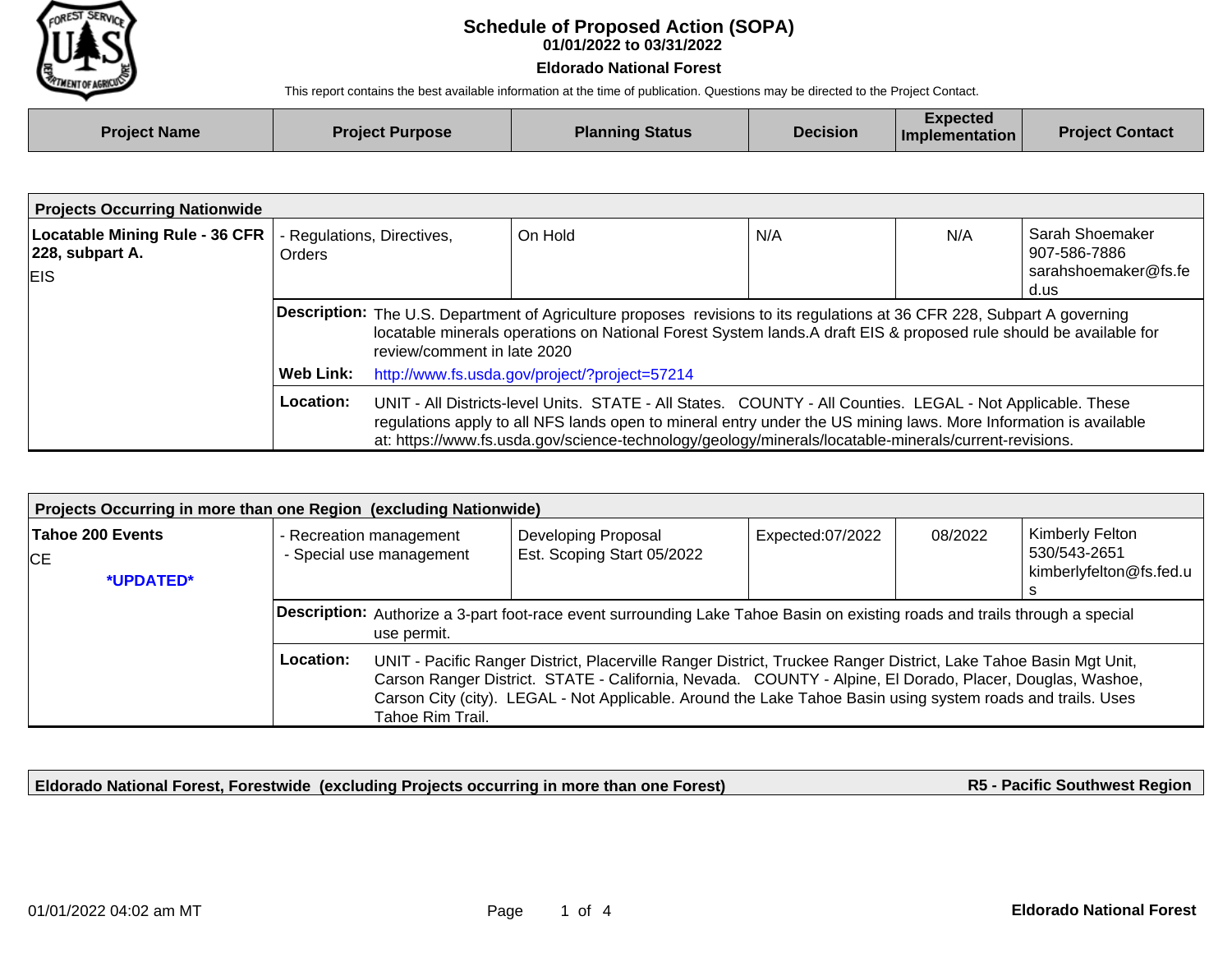| <b>Project Name</b>                                                                         | <b>Project Purpose</b>  | <b>Planning Status</b>                                                                                                                                                                                                                                                 | <b>Decision</b>  | <b>Expected</b><br>Implementation | <b>Project Contact</b>                                 |
|---------------------------------------------------------------------------------------------|-------------------------|------------------------------------------------------------------------------------------------------------------------------------------------------------------------------------------------------------------------------------------------------------------------|------------------|-----------------------------------|--------------------------------------------------------|
| Eldorado National Forest, Forestwide (excluding Projects occurring in more than one Forest) |                         |                                                                                                                                                                                                                                                                        |                  |                                   | <b>R5 - Pacific Southwest Region</b>                   |
| <b>Eldorado National Forest Over</b><br><b>Snow Vehicle Use Designation</b><br><b>EIS</b>   | - Recreation management | In Progress:<br><b>Objection Period Legal Notice</b><br>11/02/2018                                                                                                                                                                                                     | Expected:03/2022 | 08/2022                           | <b>Katy Parr</b><br>530-621-5203<br>katy.parr@usda.gov |
| *UPDATED*                                                                                   | Web Link:               | Description: Proposal to designate over-snow vehicle (OSV) areas and trails for public OSV use, consistent with Subpart C of<br>the Travel Management Regulations, and identify OSV trails where grooming will occur.<br>http://www.fs.usda.gov/project/?project=46034 |                  |                                   |                                                        |
|                                                                                             | Location:               | UNIT - Eldorado National Forest All Units. STATE - California. COUNTY - Alpine, Amador, El Dorado, Placer.<br>LEGAL - Not Applicable. Entire forest.                                                                                                                   |                  |                                   |                                                        |

| <b>Eldorado National Forest</b>                 |                                         |                                                                                                                                                                                                                                                                  | Amador Ranger District (excluding Projects occurring in more than one District) |                                                                                                      |     | <b>R5 - Pacific Southwest Region</b>            |
|-------------------------------------------------|-----------------------------------------|------------------------------------------------------------------------------------------------------------------------------------------------------------------------------------------------------------------------------------------------------------------|---------------------------------------------------------------------------------|------------------------------------------------------------------------------------------------------|-----|-------------------------------------------------|
| <b>Cole Forest Health Project</b><br><b>IEA</b> | - Forest products<br>- Fuels management | - Vegetation management<br>(other than forest products)                                                                                                                                                                                                          | On Hold                                                                         | N/A                                                                                                  | N/A | Marc Young<br>209-295-5955<br>mdyoung@fs.fed.us |
|                                                 |                                         | Description: Reduce hazardous fuels, improve forest health, enhance watershed conditions, and re-establish a sustainable<br>landscape on approximately 500 acres by commercially and pre-commercially thinning, understory burning, and<br>reconstructing roads. |                                                                                 |                                                                                                      |     |                                                 |
|                                                 | Location:                               |                                                                                                                                                                                                                                                                  | Highway 88 and Bear River Reservoir.                                            | UNIT - Amador Ranger District. STATE - California. COUNTY - Amador. LEGAL - Not Applicable. South of |     |                                                 |

| <b>R5 - Pacific Southwest Region</b><br>Georgetown Ranger District (excluding Projects occurring in more than one District)<br><b>Eldorado National Forest</b> |                                                            |                                                                                                                                                                                                                                                                              |                                          |                  |         |                                                                   |  |
|----------------------------------------------------------------------------------------------------------------------------------------------------------------|------------------------------------------------------------|------------------------------------------------------------------------------------------------------------------------------------------------------------------------------------------------------------------------------------------------------------------------------|------------------------------------------|------------------|---------|-------------------------------------------------------------------|--|
| <b>Kelsey Fuels Reduction Project</b><br><b>CE</b><br>*UPDATED*                                                                                                | - Fuels management                                         | - Vegetation management<br>(other than forest products)                                                                                                                                                                                                                      | In Progress:<br>Scoping Start 03/11/2021 | Expected:01/2022 | 03/2022 | Nancy Nordensten<br>530-647-5485<br>nancy.nordensten@usd<br>a.gov |  |
|                                                                                                                                                                |                                                            | Description: Mastication (primarily) or hand thinning to reduce fuels and fire hazard on 476 acres within the wildland urban<br>interface. Follow-up burning and herbicide are proposed to maintain reduced fuel conditions and shift fuel types to<br>grass/forb community. |                                          |                  |         |                                                                   |  |
|                                                                                                                                                                | http://www.fs.usda.gov/project/?project=58916<br>Web Link: |                                                                                                                                                                                                                                                                              |                                          |                  |         |                                                                   |  |
|                                                                                                                                                                | Location:                                                  | UNIT - Georgetown Ranger District. STATE - California. COUNTY - El Dorado. LEGAL - T11N R11E, Sections<br>6, 18, and 19. MDB&M. Traverse Creek Road and Shoo Fly Road Vicinity in Kelsey, CA.                                                                                |                                          |                  |         |                                                                   |  |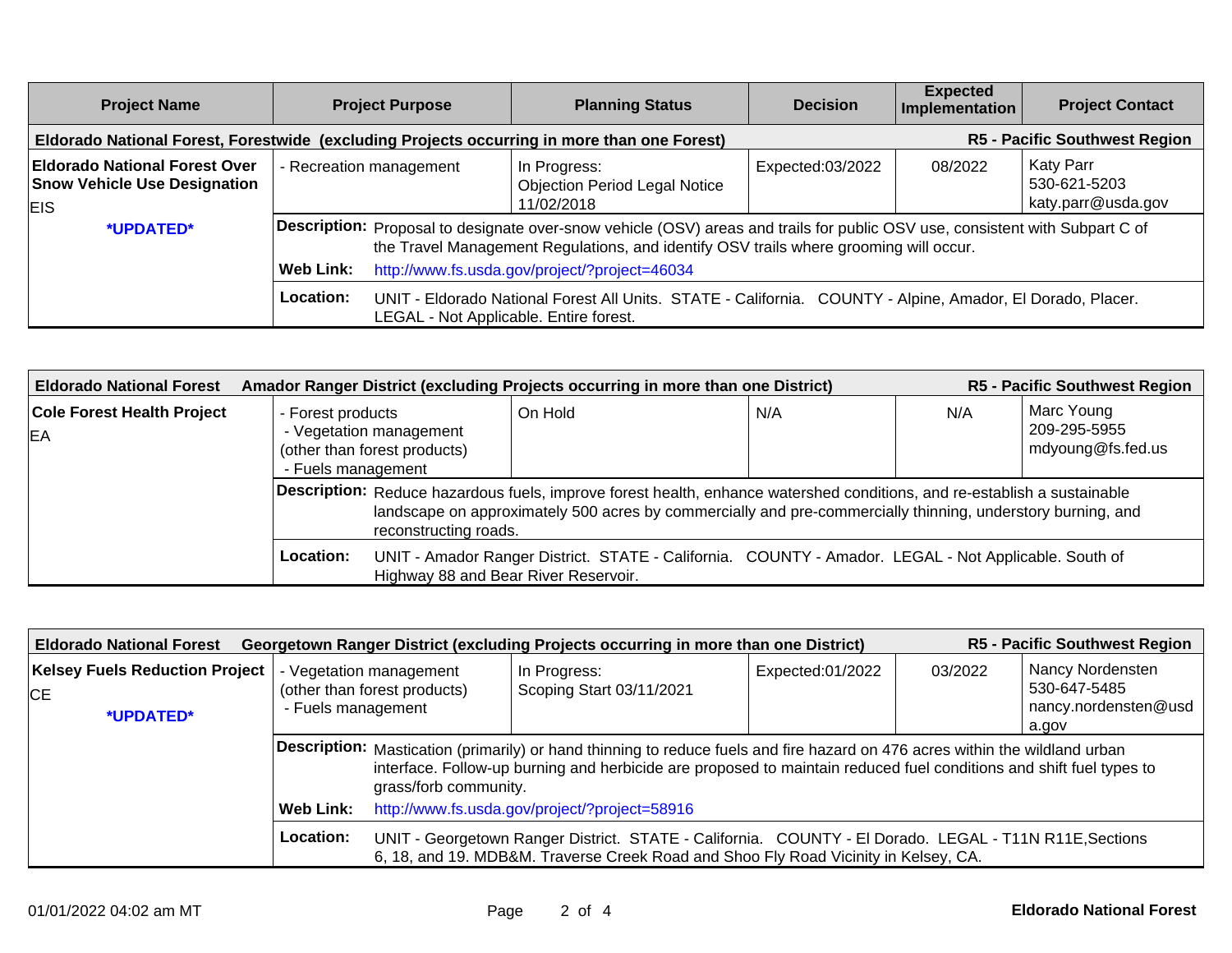| <b>Project Name</b>                                                                                                 | <b>Project Purpose</b>                                                                                                                                                                                                                                                                                                                           | <b>Planning Status</b>                                                                                                                                                                                                                                                                                                                                                                               | <b>Decision</b>  | <b>Expected</b><br>Implementation | <b>Project Contact</b>                                       |
|---------------------------------------------------------------------------------------------------------------------|--------------------------------------------------------------------------------------------------------------------------------------------------------------------------------------------------------------------------------------------------------------------------------------------------------------------------------------------------|------------------------------------------------------------------------------------------------------------------------------------------------------------------------------------------------------------------------------------------------------------------------------------------------------------------------------------------------------------------------------------------------------|------------------|-----------------------------------|--------------------------------------------------------------|
| Pacific Ranger District (excluding Projects occurring in more than one District)<br><b>Eldorado National Forest</b> |                                                                                                                                                                                                                                                                                                                                                  |                                                                                                                                                                                                                                                                                                                                                                                                      |                  |                                   | <b>R5 - Pacific Southwest Region</b>                         |
| Wilson Meadow and Calf<br><b>Pasture Meadow Restoration</b><br>Project                                              | - Recreation management<br>- Wildlife, Fish, Rare plants<br>- Watershed management                                                                                                                                                                                                                                                               | In Progress:<br>Scoping Start 05/26/2020                                                                                                                                                                                                                                                                                                                                                             | Expected:01/2022 | 09/2022                           | <b>Vincent Pacific</b><br>541-947-6346<br>vpacific@fs.fed.us |
| <b>CE</b><br>*UPDATED*                                                                                              | Description: Improve hydrologic function within 2 meadows which have been highly manipulated by past logging, ranching,<br>roads and diversions. In-channel work would include 'Stage 0' gully fill and meadow surface reshaping techniques.<br>Reroute a section of trail.<br>http://www.fs.usda.gov/project/?project=55803<br><b>Web Link:</b> |                                                                                                                                                                                                                                                                                                                                                                                                      |                  |                                   |                                                              |
|                                                                                                                     | Location:                                                                                                                                                                                                                                                                                                                                        | UNIT - Pacific Ranger District. STATE - California. COUNTY - El Dorado. LEGAL - Wilson Meadow (90<br>acres): T11N, R16E, Sections 6 &7; Calf Pasture (30 acres): T31N, R15E, Section 33. Wilson Meadow is located<br>at the intersection of Wrights Lake Rd (11N26) and Wrights Tie Rd (11N37). Calf Pasture is approx. 1 mile east of<br>Van Vleck Meadow/Tells Equestrian Camp (at end of 13N22D). |                  |                                   |                                                              |

| <b>Eldorado National Forest</b>                                      | Placerville Ranger District (excluding Projects occurring in more than one District)               |                                                                                                                                                                                                                                                                            |     |     | <b>R5 - Pacific Southwest Region</b>            |  |  |
|----------------------------------------------------------------------|----------------------------------------------------------------------------------------------------|----------------------------------------------------------------------------------------------------------------------------------------------------------------------------------------------------------------------------------------------------------------------------|-----|-----|-------------------------------------------------|--|--|
| <b>Brown Rock Forest Health</b><br>Project<br><b>CE</b><br>*UPDATED* | - Forest products<br>- Vegetation management<br>(other than forest products)<br>- Fuels management | Cancelled                                                                                                                                                                                                                                                                  | N/A | N/A | Marc Young<br>209-295-5955<br>mdyoung@fs.fed.us |  |  |
|                                                                      |                                                                                                    | Description: The Brown Rock Project has been cancelled due to impacts from the 2021 Caldor Fire. Original proposal was<br>designed to reduce fuels, improve forest health, enhance watershed conditions, and re-establish a sustainable<br>landscape on up to 3,000 acres. |     |     |                                                 |  |  |
|                                                                      | Web Link:                                                                                          | http://www.fs.usda.gov/project/?project=41241                                                                                                                                                                                                                              |     |     |                                                 |  |  |
|                                                                      | Location:                                                                                          | UNIT - Placerville Ranger District. STATE - California. COUNTY - El Dorado. LEGAL - Not Applicable. North<br>and south of Mormon Emigrant Trail road.                                                                                                                      |     |     |                                                 |  |  |